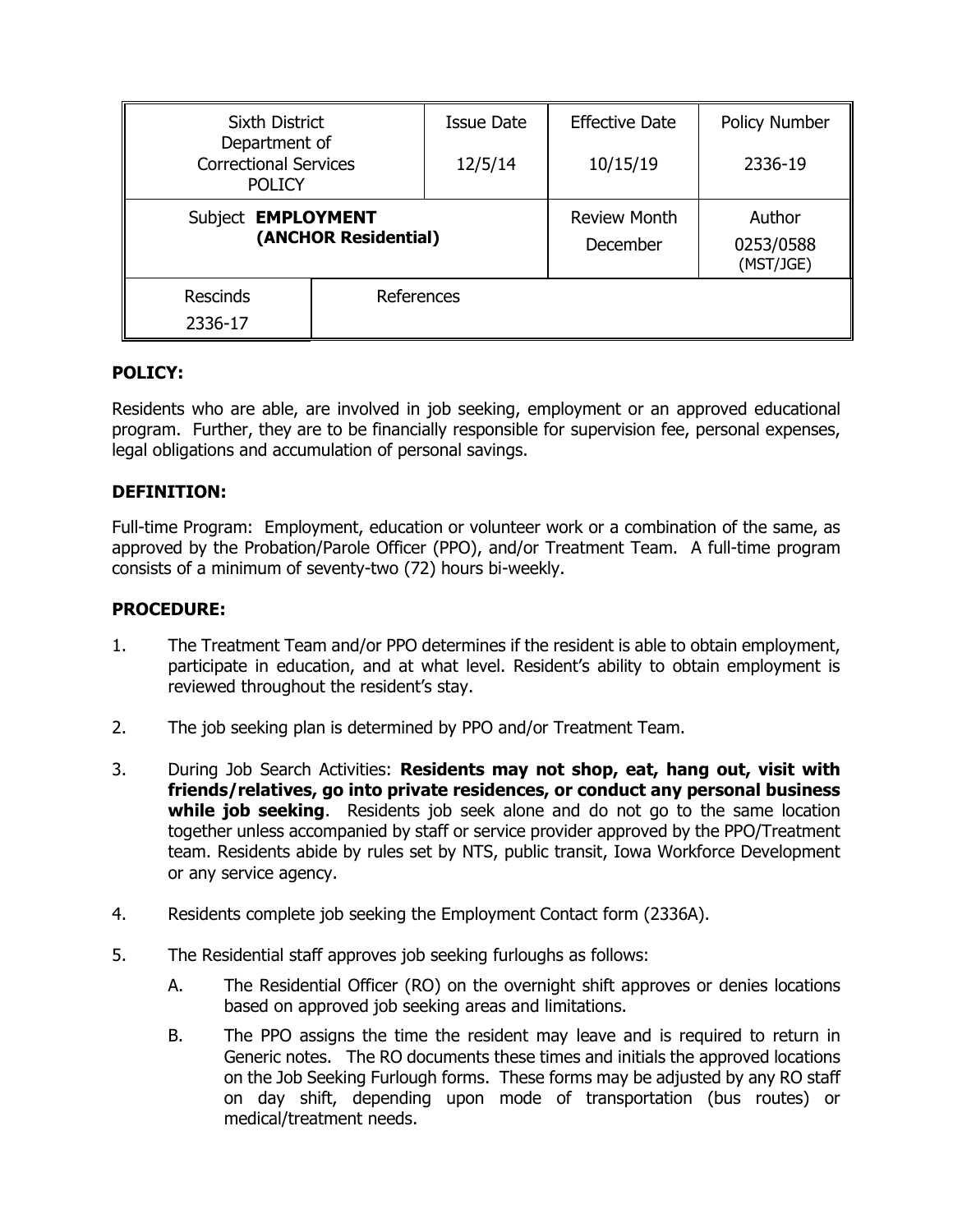# **POLICY NUMBER 2336-19 PAGE 2 OF 3**

#### **PROCEDURE:** (continued)

- C. The RO retains one (1) copy of the form for the duration of the resident's job seeking furlough. The resident takes the original of the form on furlough and lists the persons contacted, time in/time out and action taken on the form as contacts are made.
- D. In general, the resident uses one mode of transportation while job seeking. The desired mode of transportation is approved by Residential staff prior to the resident leaving the facility to job seek.
- E. The RO checks the resident out on job seeking furlough in ICON.
- 7. Periodic telephone and/or visual checks are made by staff of residents who are job seeking to ensure compliance with the job seeking furlough and facility rules. Staff completes such checks by:
	- A. Telephoning locations after the resident has returned to the facility to verify that the resident made the contact as documented.
	- B. Going to the approved locations to physically see the resident and documenting the visual in ICON.
- 8. The Offender Employment Specialist (OES) and/or PPO staff determines whether to approve resident employment and any changes to the status of the employment. Employment changes/switching jobs are approved only if the proposed job is more beneficial to the resident's program.
- 9. In reviewing prospective resident employment, the OES/PPO/Treatment Team staff considers the resident's criminal history, previous difficulties which negate certain types of jobs, overall program expectations/restrictions, and career goals, as well as the usual factors of wages, location and resident qualifications.
- 10. The PPO/Treatment Team may approve an employment program of less than full-time if compelling circumstances warrant it (resident limitations, concurrent educational program, etc.). The RO/PPO staff may approve residents to work up to a maximum of forty (40) hours per week. Any hours the resident works over forty (40) is approved in advance by the PPO.
- 11. If the PPO/OES staff considers the resident's prospective employment as appropriate, the staff contacts the employer to verify the job, and completes all sections of the Client Employment Information (2336B). The OES completes the employment screen and approved destinations screen.
- 12. The RO/PPO staff meets with the resident, explains the employment sign-out process, approves transportation arrangements, assigns travel time to and from the job, obtains the resident's signature and signs the Client Employment Information form.